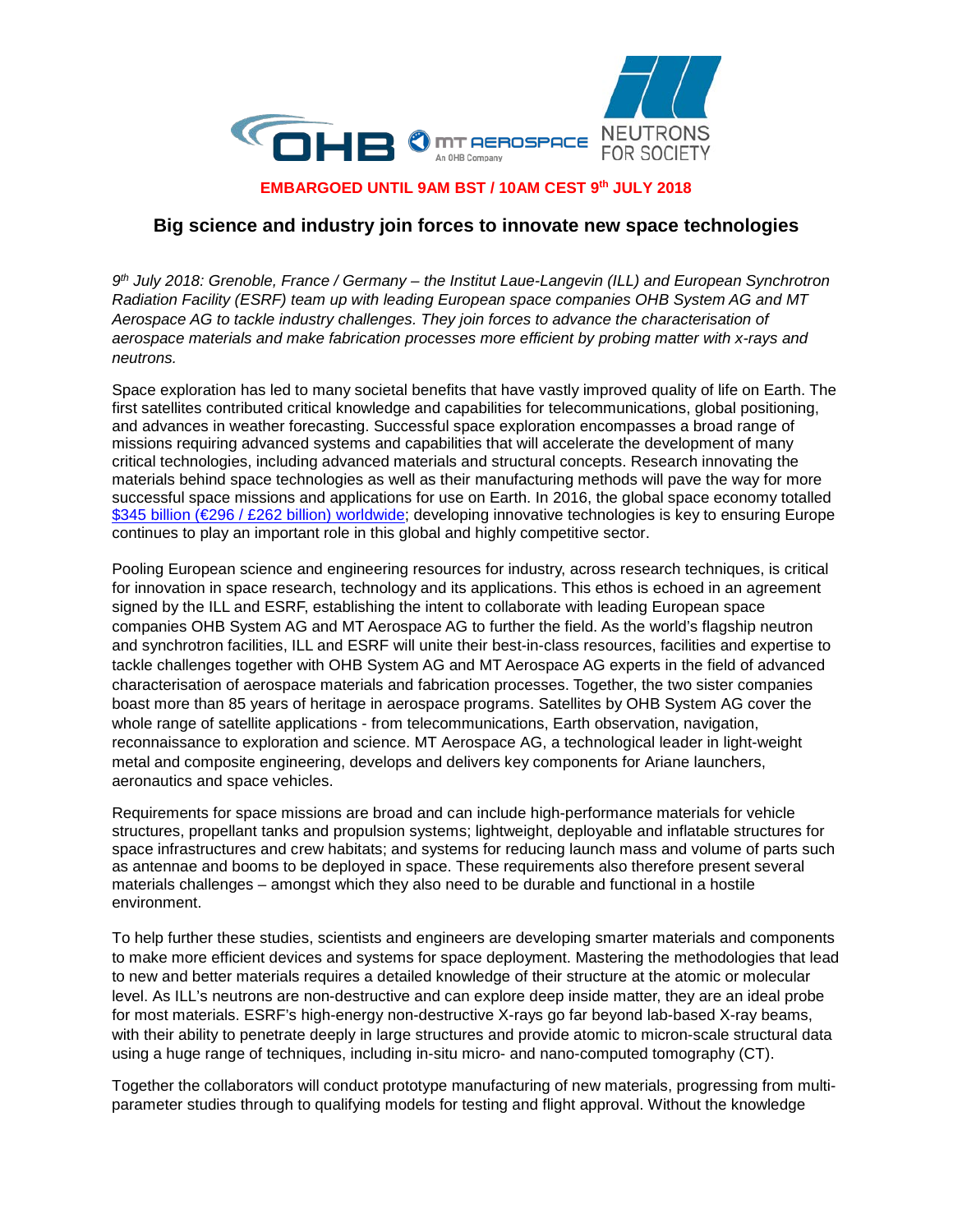

from the deep-penetrating techniques provided by ESRF and ILL, many of these steps would have to be repeated from the beginning, wasting time and resources.

Working with ILL and ESRF will give OHB System AG and MT Aerospace AG access to a Non-Destructive Investigation (NDI) tool which will enable investigation of large complex parts such as brackets, valves or tank and structures on the one hand, and electronic components and circuit boards on the other.

"Europe operates the most powerful network of large scale materials characterisation facilities, among which the ESRF and ILL are the world-leading flagships for probing matter with X-rays and neutrons. Employing these tools for the benefit of Europe's space industry is an enormous opportunity to further develop Europe's competitiveness in this technology sector. The agreement with OHB System and MT Aerospace is laying the pioneering groundwork for fully seizing this opportunity", says Professor Helmut Schober, Director of the ILL.

"It is essential for a satellite manufacturer to permanently innovate and develop new concepts, new systems and processes. The use of new materials and corresponding manufacturing processes represent key levers to improve performance, reliability, or cost efficiency of our space products. Since the quality requirements for our products are so challenging, the verification of material quality in all steps of space systems implementation plays an increasingly important role. The new methods and technologies developed by our scientific partners will help us stay at the forefront of satellite technology and systems", says Andreas Lindenthal, COO of OHB System AG.

"The cooperation with ILL and ESRF is an important cornerstone within our development activities for competitive manufacturing technologies. The agreement will enable a most effective and innovative collaboration between space engineers and researchers in various future development projects. Neutron beams and synchrotron rays are outstanding investigation methods for new materials for satellites and launch systems. They give a much better understanding of material behaviour in correlation with modern manufacturing processes", adds Roland Schneider, Vice President and Head of Technology Programs, MT Aerospace AG.

ILL will provide OHB System AG and MT Aerospace AG users with unique access to a complete worldleading suite of highly-specialised neutron instruments, supported by the expertise and know-how of experienced scientific and technical staff. The ILL's extensive range of sample environment facilities accurately mimic real working conditions: extreme temperatures and pressures, magnetic fields, mechanical constraints and therefore will play an essential role in the analysis of the in-operando industrial processes critical to accelerating their innovations. A dedicated group of engineers and scientists will also assist with all aspects of the project, from defining the problem, through data analysis and final experimental reporting.

A Memorandum of Understanding was signed between all Parties, to express their intention to establish potential collaborations in the field of advanced characterisation of aerospace materials and fabrication processes for peaceful means, in areas mutually agreed.

**About ILL** - the Institut Laue-Langevin (ILL) is an international research centre based in Grenoble, France. Funded by France, Germany and the United Kingdom, in partnership with 10 other European countries, it has led the world in neutron-scattering science and technology for almost 40 years. ILL operates one of the most intense neutron sources in the world, feeding beams of neutrons to a suite of 40 high-performance instruments. Research conducted at ILL covers a wide range of disciplines such as biology, (green) chemistry, materials science, condensed matter physics, as well as fundamental and nuclear physics. Within the framework of FILL2030 (a project funded by the European Union's Horizon 2020 research and innovation programme under grant agreement No 731096), the ILL is designing its